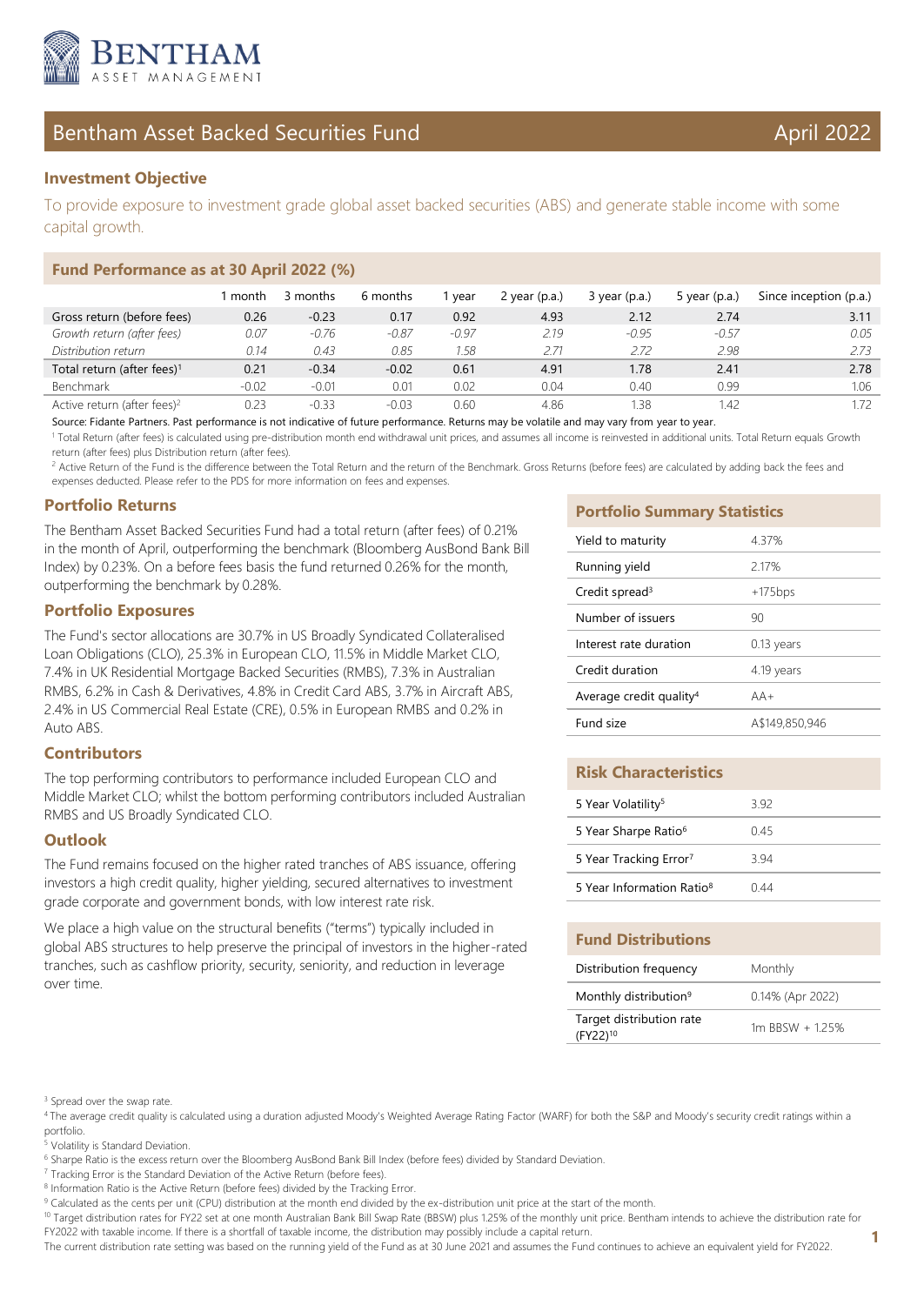

# Bentham Asset Backed Securities Fund April 2022

## **Monthly Distribution Returns History (%)<sup>1</sup>**

| Financial Year | Jul  | Aug  | Sep  | Oct  | Nov  | Dec  | Jan  | Feb  | Mar  | Apr  | Mav  | Jun  | YTD <sup>2</sup> |
|----------------|------|------|------|------|------|------|------|------|------|------|------|------|------------------|
| 2022           | 0.14 | 0.15 | 0.14 | 0.14 | 0.14 | 0.14 | 0.15 | 0.14 | 0.15 | 0.14 | $-$  | $-$  | 1.41             |
| 2021           | 0.17 | 0.17 | 0.17 | 0.17 | 0.17 | 0.17 | 0.17 | 1.83 | 0.17 | 0.17 | 0.17 | 0.00 | 3.64             |
| 2020           | 0.24 | 0.23 | 0.23 | 0.23 | 0.22 | 0.21 | 0.22 | 0.21 | 0.21 | 0.17 | 0.15 | 0.15 | 2.45             |
| 2019           | 0.31 | 0.30 | 0.30 | 0.30 | 0.30 | 0.30 | 0.32 | 0.31 | 0.29 | 0.30 | 0.28 | 0.41 | 3.75             |
| 2018           | 0.28 | 0.29 | 0.29 | 0.28 | 0.28 | 0.29 | 0.29 | 0.29 | 0.29 | 0.30 | 0.31 | 0.14 | 3.38             |

Source: Fidante Partners

Past distributions are no indication of future distributions.

1 Calculated as the cents per unit (CPU) distribution at month end divided by the ex-distribution unit price at the start of the month.

<sup>2</sup> Annual distribution return (Year-to-Date) is calculated as the Total Return (after fees) minus Growth Return. Total Return (after fees) is calculated using pre-distribution month end withdrawal unit price, and assumes distributions are reinvested. Growth Return equals the percentage change in unit price.

## **Portfolio Asset Allocation**







| <b>Pricing and Fees</b>      |                    |
|------------------------------|--------------------|
| Unit frequency pricing       | Daily              |
| Management fee               | 0.35%              |
| Recoverable expenses         | 0.00% (Apr 2022)   |
| Buy/sell spread <sup>3</sup> | $+0.110\%/0.110\%$ |
| Entry and exit fees          | Nil                |
| Minimum initial investment   | A\$10,000          |
|                              |                    |

<sup>3</sup> Buy/sell spread is retained in the Fund to cover transaction costs. It is not paid to the Investment Manager. The buy/sell spread is reviewed on a monthly basis to ensure it fairly reflects market transaction costs.